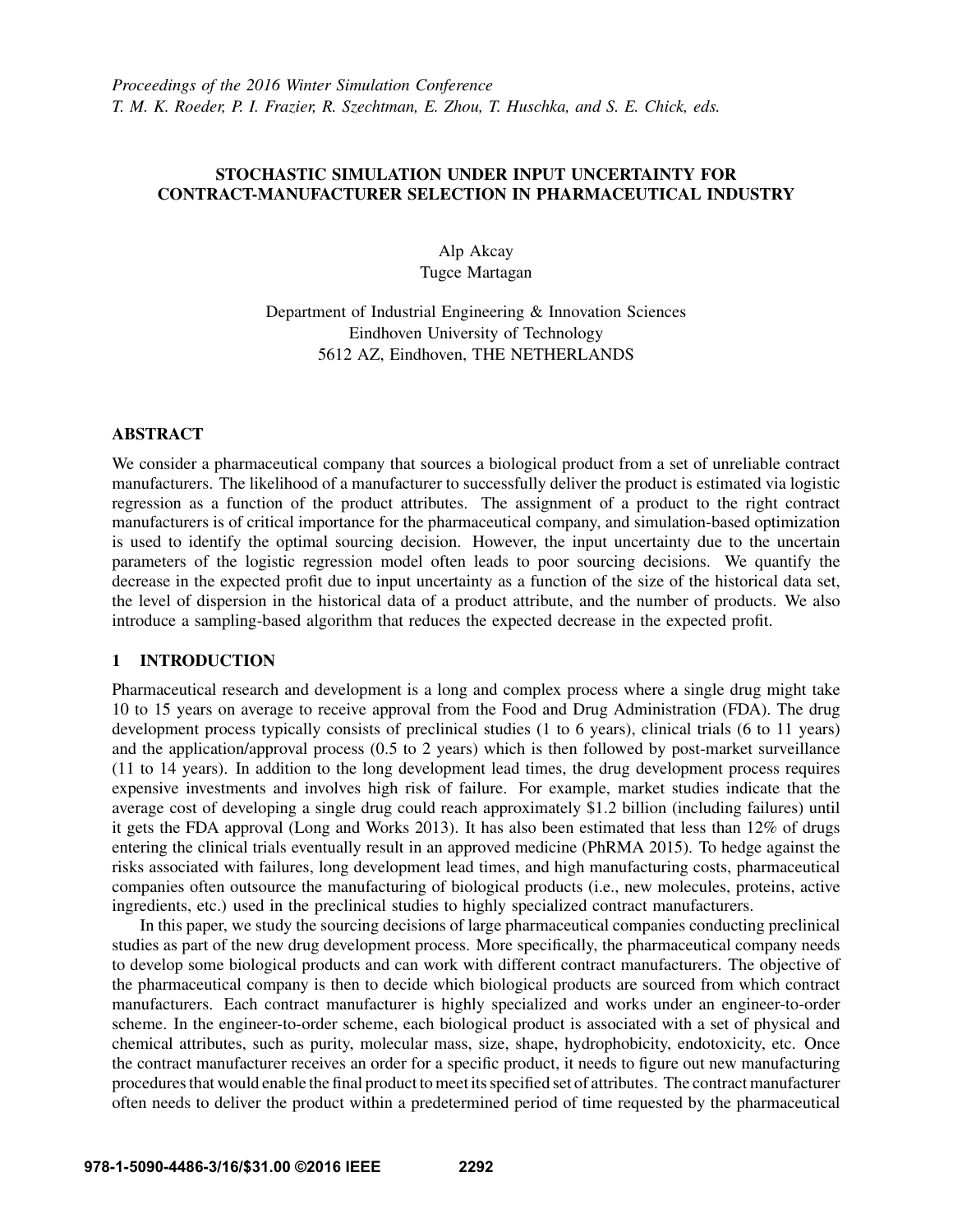company. Once the product is delivered, the pharmaceutical company proceeds with the subsequent steps scheduled in the new drug development pipeline.

If the attributes associated with the product are not satisfied within the specified period of time, then the contract manufacturer is assumed to have failed. Such failures have significant financial implications on the large pharmaceutical company, since it delays all the subsequent steps of the new drug development pipeline. However, successfully manufacturing the biological products is often challenging for the contract manufacturer since these products are manufactured as part of the preclinical studies. Therefore, the contract manufacturer has no well-established manufacturing procedures for these biologicals, and often relies on domain knowledge and expertise to successfully manufacture them. In order to avoid failures and delays in the product-development pipeline, the large pharmaceutical company is concerned about working with *reliable* contract manufacturers who have strong expertise and domain knowledge to successfully manufacture the biological products of interest. We assume that the reliability (i.e., the probability of successfully manufacturing the biological product) of each contract manufacturer is unknown to the pharmaceutical company, but it is estimated via logistic regression from the historical performance of a manufacturer for different products with specified attributes.

In practice, it is common to evaluate the performance of a sourcing decision via stochastic simulation since a computationally tractable mathematical programming formulation is not available for the contractmanufacturer selection problem in its most general form. The stochastic simulation relies on the generation of input random variables from given input models. In our setting, it is necessary to generate a binary input variable from the logistic regression model to represent whether a manufacturer is successful or not in manufacturing a product at a given set of attributes. However, the finiteness of historical data leads to uncertainty in the parameters of the logistic regression model, a problem known as *input uncertainty* in stochastic simulations; see Barton, Nelson, and Xie (2010), Barton (2012), Barton, Nelson, and Xie (2014), Xie, Nelson, and Barton (2014b), Song and Nelson (2015), and Lin, Song, and Nelson (2015) for examples of tutorials and recent work on this area. Consequently, the input uncertainty due to the uncertain parameters of the logistic regression model often leads to poor sourcing decisions if not explicitly considered in the formulation of the contract-manufacturer selection problem by the pharmaceutical company. This brings up the two research questions we address in this paper:

- What is the impact of the input uncertainty on the expected profit of the pharmaceutical company?
- How can the sourcing decisions be improved by accounting for the input uncertainty in the contractmanufacturer selection problem?

We answer the first research question by representing the uncertainty in the logistic-regression parameters via their joint posterior distribution and then quantifying the decrease in the expected profit of the pharmaceutical company as a function of the size of the historical data set and the number of biological products to be developed. In addition, we investigate how the dispersiveness of the attributes of the past products affects the impact of the input uncertainty on the expected profit. We answer the second question by introducing a sampling-based algorithm that aims to reduce the expected decrease in the expected profit caused by the input uncertainty. Our numerical experiments show that the average value of the decrease in the expected profit due to input uncertainty is reduced by up to 17% when the number of past products is small and the product attributes vary considerably across these past products.

The remainder of the paper is organized as follows. Section 2 reviews the operations management literature on problems involving optimal procurement decisions under supply uncertainty and the literature on stochastic simulations facing input uncertainty. Section 3 presents the Bayesian logistic regression model to represent the contract-manufacturer reliability as a function of the product attributes, and formally states the contract-manufacturer selection problem in a discrete simulation-based optimization formulation. Section 4 introduces a Markov Chain Monte Carlo (MCMC) algorithm to generate samples from the joint posterior distribution of the logistic-regression parameters, and discusses the incorporation of the input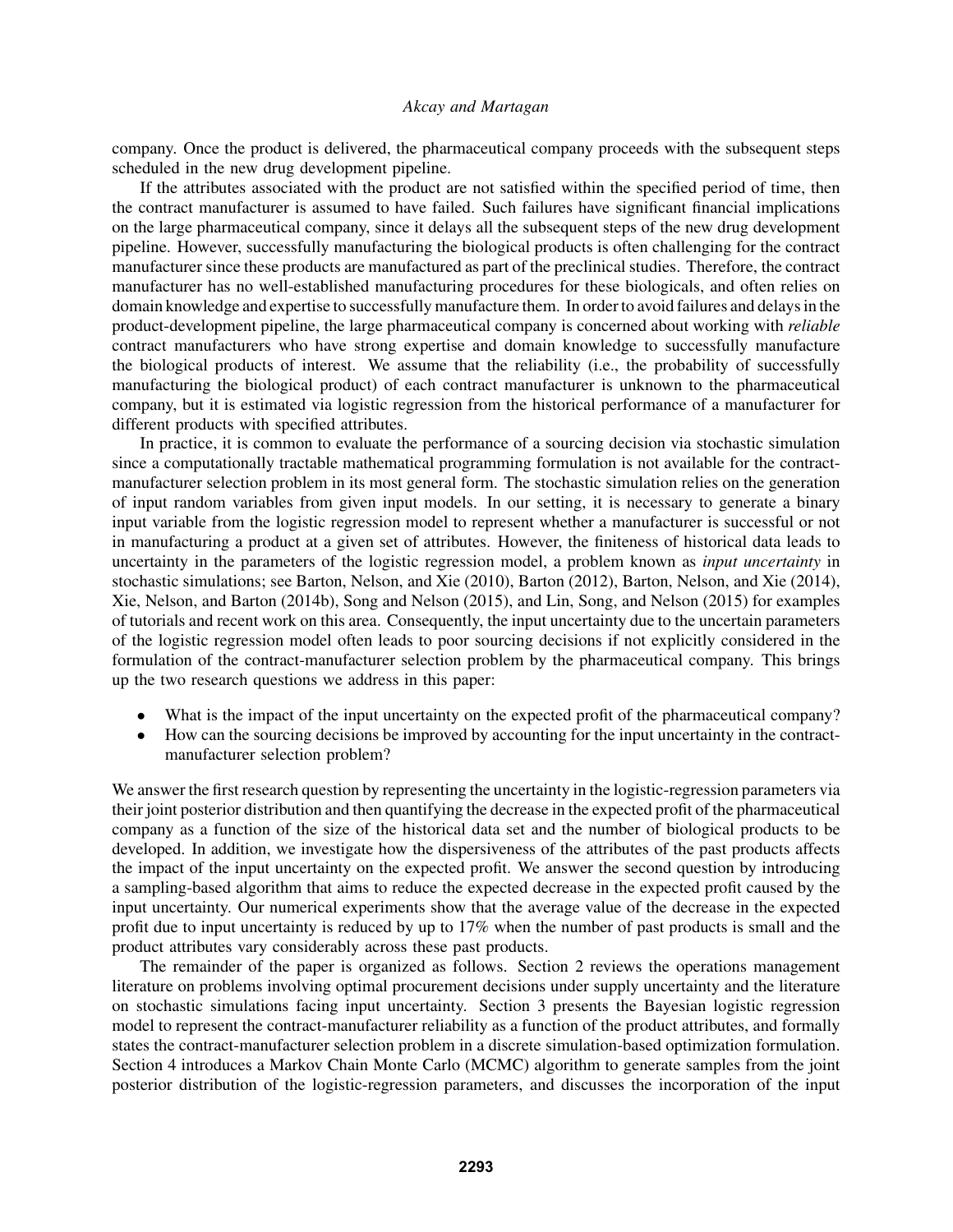uncertainty in the contract-manufacturer selection problem. Section 5 presents our numerical analysis, and Section 6 provides concluding remarks with future research directions.

## 2 LITERATURE REVIEW

We group the related literature in two main research streams: Optimal procurement decisions under supply uncertainty, and the analysis of input uncertainty in stochastic simulations.

Several studies in the supply chain management literature investigate the optimal sourcing and procurement decision when suppliers are unreliable in various industry settings such as high-tech manufacturing, process industry, and retail operations. For example, Chaturvedi and Martínez-de Albéniz (2011) consider a buyer facing multiple unreliable suppliers, and analyze the optimal auction design based on the buyer's level of information about the cost and reliability of suppliers. Dada, Petruzzi, and Schwarz (2007) consider a newsvendor setting and analyze the impact of supplier reliability on procurement decisions. On the other hand, Swinney and Netessine (2009) study the long-term contracting decisions under supplier uncertainty, and analyze two-period contracting games to coordinate the supply chain in the presence of default risk. We note that the aforementioned studies implicitly assume that the suppliers' yield distributions are known with certainty, and mainly focus on analyzing the procurement decisions. In the presence of incomplete information on supplier reliability, learning the supplier uncertainty and its implications on sourcing decisions are first investigated in Tomlin (2009). More specifically, Tomlin (2009) proposes a Bayesian model of supply learning where the decision maker has a forecast of suppliers' yield distribution and updates that forecast based on its experience with suppliers. The proposed Bayesian model is then used to analyze the impact of supply learning on sourcing and inventory strategies. Subsequently, the information collection mechanisms and the corresponding sourcing and inventory decisions are further investigated by Pun and Heese (2014), Silbermayr and Minner (2016), and Saghafian and Tomlin (2016). As a contribution to this research stream, we integrate the use of stochastic simulation for supplier (i.e., contract manufacturer) selection along with estimation of supplier reliability, and analyze the impact of input uncertainty on the sourcing decisions in engineer-to-order pharmaceutical supply chains. We also note that there are several studies on the engineer-to-order systems in the pharmaceutical industry which use discrete-event simulation and stochastic optimization; see Saraph (2003), Johnston, Schruben, Yang, and Zhang (2008), and Martagan, Krishnamurthy, and Maravelias (2016). However, these studies do not consider the impact of input uncertainty in their modeling of pharmaceutical supply chains.

The problem of input uncertainty has been addressed in various ways in the literature on the design and analysis of stochastic simulation experiments: (i) the adoption of Bayesian (e.g., Chick 2001, Biller and Corlu 2011) or frequentist (e.g., Xie, Nelson, and Barton 2014a, Lin, Song, and Nelson 2015) views, and (ii) whether the sampled values of the unknown input model components are fed into the simulation directly (e.g., Ankenman and Nelson 2012, Song and Nelson 2015) or by means of a simulation metamodel (e.g., Barton, Nelson, and Xie 2014, Xie, Nelson, and Barton 2014b). We position our work as Bayesian with direct resampling from the posterior distributions of the unknown input-model parameters. More recently, Lam and Zhou (2015) and Zhou and Xie (2015) address the simulation-based optimization problems and Corlu and Biller (2015) address the ranking and selection problems under input uncertainty. In this study, we build on the 'expectation' risk formulation of simulation-based optimization introduced in Zhou and Xie (2015), which is the Bayesian counterpart of the frequentist 'expected total operating cost' concept proposed by Akcay, Biller, and Tayur (2011).

## 3 MODEL

We consider a large-scale pharmaceutical company which outsources the development of a set of biological products to a group of smaller-scale and specialized contract manufacturers. Let *K* denote the number of products to be developed and *N* denote the number of contract manufacturers. The product *k* comes with a set of discrete- or continuous-valued features (e.g., purity, molecular mass, size, shape, hydrophobicity,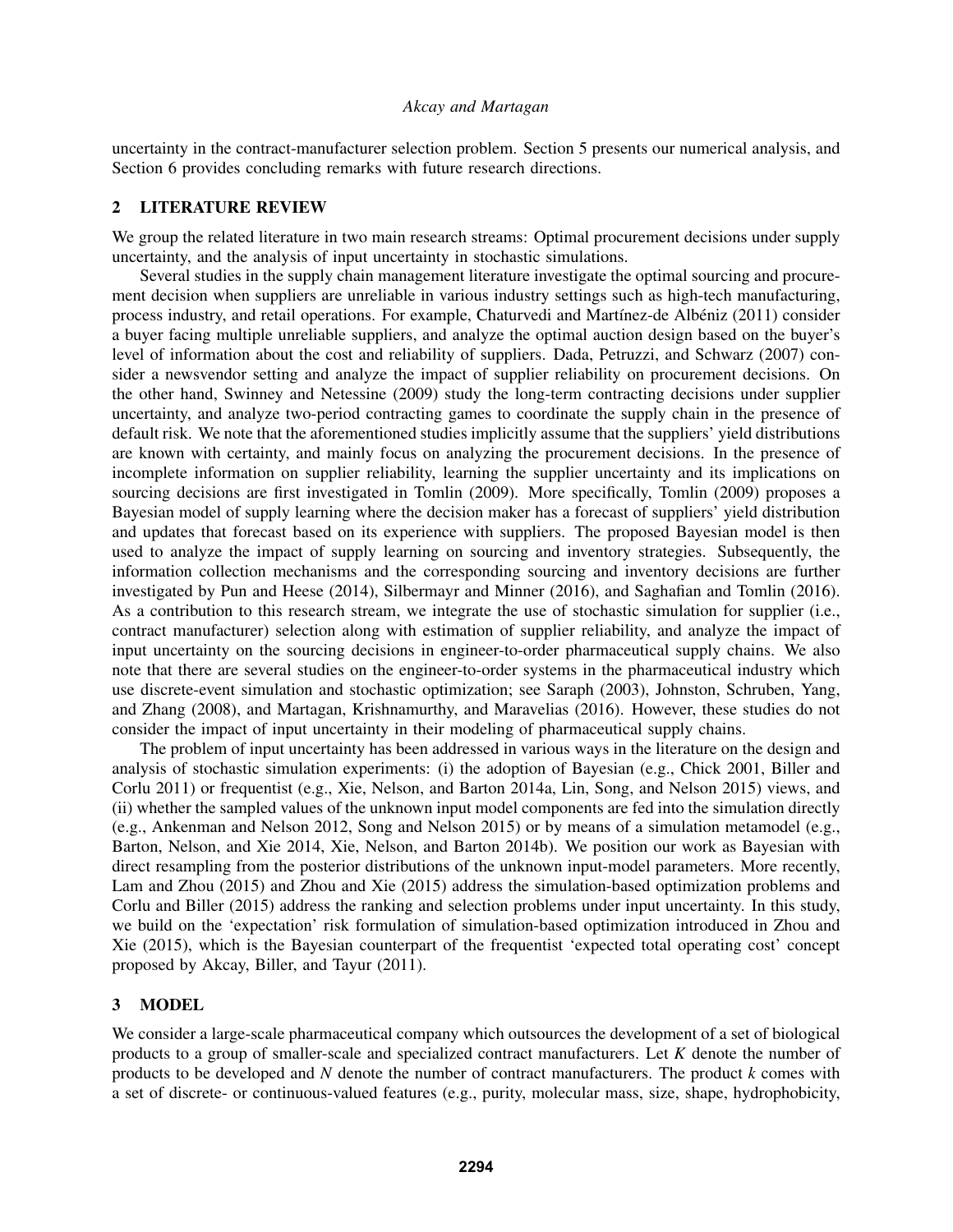endotoxicity) of size *d* denoted by  $\mathbf{x}_k = (x_{1k},...,x_{dk}) \in \mathcal{X}$  that affect the contract-manufacturer's ability to successfully deliver the product. We let  $Y_{nk}$  be a binary variable that takes the value of 1 if the manufacturer *n* successfully delivers the product *k* with characteristics  $\mathbf{x}_k$ , and 0 otherwise. Let  $\mathbf{Y} = (\mathbf{Y}_1, \dots, \mathbf{Y}_N)$ , where  $Y_n = (Y_{n1},...,Y_{nK})'$  is a collection of *K* independent random variables representing the success or failure of manufacturer *n*. In particular,  $Y_{nk} = 1$  and  $Y_{nk} = 0$  denote the success and failure of the manufacturer *n*, respectively, in developing the product *k*.

Let  $c(\mathbf{z}; \mathbf{Y})$  denote the cost incurred by the pharmaceutical company as a result of the product-assignment (or sourcing) scheme  $\mathbf{z} = (\mathbf{z}_1, \dots, \mathbf{z}_N)$ , where  $\mathbf{z}_n = (z_{n1}, \dots, z_{nK})'$  with  $z_{nk}$  equal to 1 if product *k* is assigned to manufacturer  $n$ , and 0 otherwise. The objective of the pharmaceutical company is to solve the following optimization problem:

$$
\min_{\mathbf{z}\in\{0,1\}^{N\times K}} C(\mathbf{z}) = \mathbb{E}_{\mathbf{Y}} \left( c(\mathbf{z}; \mathbf{Y}) \right). \tag{1}
$$

In its most general form, the *expected* cost function  $C(z)$  is intractable to evaluate analytically. Therefore, stochastic simulation is used to generate random samples of the cost function  $c(\mathbf{z}; \mathbf{Y}_i)$ ,  $i = 1, ..., M$ , at different realizations of the product development outcomes and to perform simulation-based optimization. We refer the reader to Nelson (2010) and Hong, Nelson, and Xu (2015) for surveys on optimization via simulation over discrete decision variables. In Section 5, we perform our numerical experiments on the quantification of input uncertainty by focusing on a specific functional form of the cost function.

The distribution of Y is often called the *input distribution*. Traditionally, the input distribution is first estimated from historical data (i.e., the past performance of each manufacturer under various product attributes). However, the finiteness of the historical data often leads to an uncertainty in the input-distribution estimate, and the so-called *input uncertainty* is often ignored in simulation optimization (Zhou and Xie 2015); i.e., the simulation is driven by the realizations of the input random variables Y generated from the estimated input distribution under the assumption that it is the correct input distribution.

### 3.1 Logistic Regression for Modeling Contract-Manufacturer Reliability

In this section, we present the details of the logistic regression approach used by the pharmaceutical company to assess the success likelihood of each manufacturer at a specific biological product. Let  $p_n(\mathbf{x}_k)$ denote the probability that the manufacturer *n* successfully delivers the product with feature vector  $\mathbf{X} = \mathbf{x}_k$ to the pharmaceutical company; i.e.,  $p_n(\mathbf{x}_k) = \mathbb{P}(Y_{nk} = 1 | \mathbf{X} = \mathbf{x}_k)$ . Noting that  $Y_{nk}$  is a binary variable, the estimation of  $p_n(\mathbf{x}_k)$  can be turned into a two-class classification problem via logistic regression (Murphy 2012). In particular, given the feature vector  $x_k$ , the probabilities of success and failure at the manufacturer *n* are given by a conditional Bernoulli distribution such that

$$
\mathbb{P}(Y_{kn}=1|\mathbf{X}=\mathbf{x}_k)=\frac{\exp\left(\theta_{0n}+\sum_{i=1}^d\theta_{in}x_{ik}\right)}{1+\exp\left(\theta_{0n}+\sum_{i=1}^d\theta_{dn}x_{ik}\right)},\tag{2}
$$

and

$$
\mathbb{P}(Y_{kn}=0|\mathbf{X}=\mathbf{x}_k)=1-\mathbb{P}(Y_{kn}=1|\mathbf{X}=\mathbf{x}_k),
$$

respectively, where  $\theta_n = (\theta_{0n}, \theta_{1n}, \dots, \theta_{dn})$  is the  $(d+1)$ -dimensional parameter vector associated with the *n*th contract manufacturer. More specifically, the pharmaceutical company uses the logistic regression model in (2) to assess the likelihood of the successful delivery of the product *k* with the feature vector  $\mathbf{x}_k$ by the contract manufacturer *n*.

The pharmaceutical company can have product histories of different sizes from different manufacturers, leading to a heterogeneous contract-manufacturer base in terms of product attributes and manufacturer performance. We let  $\mathcal{D}_n = \{(\mathbf{x}_n^t, y_n^t) : t = 1, \dots, m_n\}$  with  $\mathbf{x}_n^t = (x_{n1}^t, \dots, x_{nd}^t)$  denote the attributes (or features) of the product *t* assigned by the pharmaceutical company to the contract manufacturer *n*; i.e.,  $x_{ni}^t$ is the *i*th attribute of the *t*th product undertaken by the *n*th manufacturer, and  $y_n^t$  is a binary variable that takes the value of 1 if the contract manufacturer *n* successfully delivered product *t* and zero otherwise. We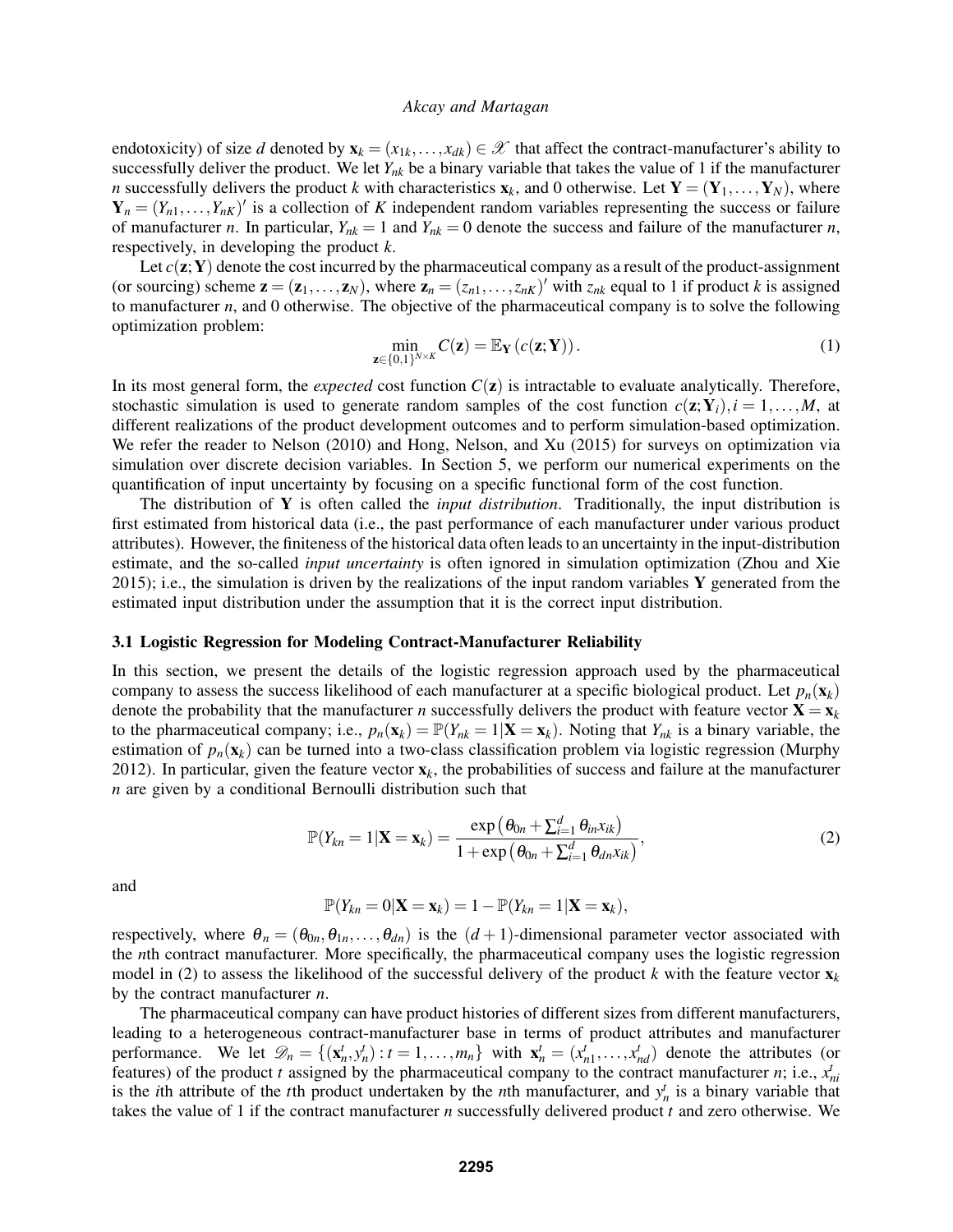let  $\mathcal{D} = {\mathcal{D}_1,\ldots,\mathcal{D}_n}$  denote the collection of all the historical data. In Section 4.1, we present a MCMC algorithm to approximate the posterior distribution of the unknown input-model parameters  $\theta = (\theta_1, \dots, \theta_N)$ from the historical data  $\mathscr{D}$ .

## 3.2 Accounting for the Input Uncertainty in Contract-Manufacturer Selection

Notice that the parameter vector  $\theta$  of the logistic regression model in (2) is unknown to the pharmaceutical company, and hence, there is an inherent uncertainty in choosing the input model from which the random samples of Y are generated while solving the simulation-optimization problem in  $(1)$ . Traditionally, a point-estimate of  $\theta$  (e.g., maximum likelihood estimate) is plugged into the logistic regression model and used as if it were equal to the the true value of  $\theta$ . However, this approach ignores the input uncertainty in the simulation output data. Instead, we adopt a Bayesian approach to capture the uncertainty in the unknown parameters  $\theta = (\theta_1, \dots, \theta_N)$ . In particular, we pick a prior  $\pi(\theta_n)$  that represents the initial belief of the pharmaceutical company about the logistic-regression parameters  $\theta_n = (\theta_{0n}, \theta_{1n}, \dots, \theta_{dn})$  associated with the *n*th contract manufacturer. By Bayesian updating, the posterior distribution of  $\theta_n$  can be obtained as

$$
\pi(\theta_n|\mathscr{D}_n) \propto \pi(\theta_n) \prod_{t=1}^{m_n} \left( \frac{\exp\left(\theta_{0n} + \sum_{i=1}^d \theta_{in} x_{ni}^t\right)}{1 + \exp\left(\theta_{0n} + \sum_{i=1}^d \theta_{dn} x_{ni}^t\right)} \right)^{y_n^t} \left( \frac{1}{1 + \exp\left(\theta_{0n} + \sum_{i=1}^d \theta_{dn} x_{ni}^t\right)} \right)^{1 - y_n^t},\tag{3}
$$

where the notation  $\infty$  denotes equivalence up to a normalization constant. We note that the normalization constant for the posterior in this model is analytically intractable. However, even without computing the posterior distribution analytically, it is possible to generate a random sample of θ*<sup>n</sup>* from its posterior distribution (see Section 4.1).

The posterior distribution  $\pi(\theta_n|\mathcal{D}_n)$  represents the current belief of the pharmaceutical company about the input-model parameters  $\theta_n$  associated with the manufacturer *n*. There are alternatives approaches for incorporating the uncertainty around θ*<sup>n</sup>* into the simulation-optimization problem in (1); see Zhou and Xie (2015). We adopt the notion of *expected total operating cost* formulation defined as

$$
\min_{\mathbf{z}\in\{0,1\}^{N\times K}}\mathbb{E}_{\theta}\left(\mathbb{E}_{\mathbf{Y}|\theta}\left(c(\mathbf{z};\mathbf{Y})\right)\right),\tag{4}
$$

where the expectation  $\mathbb{E}_{Y|\theta}$  is with respect to the distribution of Y at a given value of  $\theta$  and the expectation  $\mathbb{E}_{\theta}$  is with respect to the posterior distribution of θ. It is important to note that this formulation is neutral to the risk stemming from the uncertainty in the input-model parameters  $\theta$  as well as the uncertainty due to the randomness in the sampled input variables  $\bf{Y}$  (i.e., the input uncertainty and the intrinsic simulation uncertainty, respectively). The 'expactation' formulation in (4) has been used in the Bayesian input-uncertainty modeling literature in stochastic simulations; e.g., Chick (2001), Zouaoui and Wilson (2003), Zouaoui and Wilson (2004), and Biller and Corlu (2011). Zhou and Xie (2015) show that as the size of the historical input data increases, the simulation-based optimization formulation in (4) converges to the original simulation-optimization problem under the true input model.

## 4 SOLUTION APPROACH

In Section 4.1, we present a simulation-based algorithm to generate random samples from the posterior distribution of the logistic-regression parameters  $\theta_n$  associated with the contract manufacturer *n* with history  $\mathscr{D}_n$ . The algorithm can be repeated for the other manufacturers separately. In Section 4.2, we discuss how to solve the problem in (4) under a specific functional form of the cost function.

## 4.1 Sampling from the Posterior Distribution of the Logistic-Regression Parameters

We capture the uncertainty in the logistic-regression parameters  $\theta_n$  via its posterior distribution  $\pi(\theta_n|\mathscr{D}_n)$ . It is known that, unlike the linear regression case (e.g., Azoury and Miyaoka 2009), this cannot be done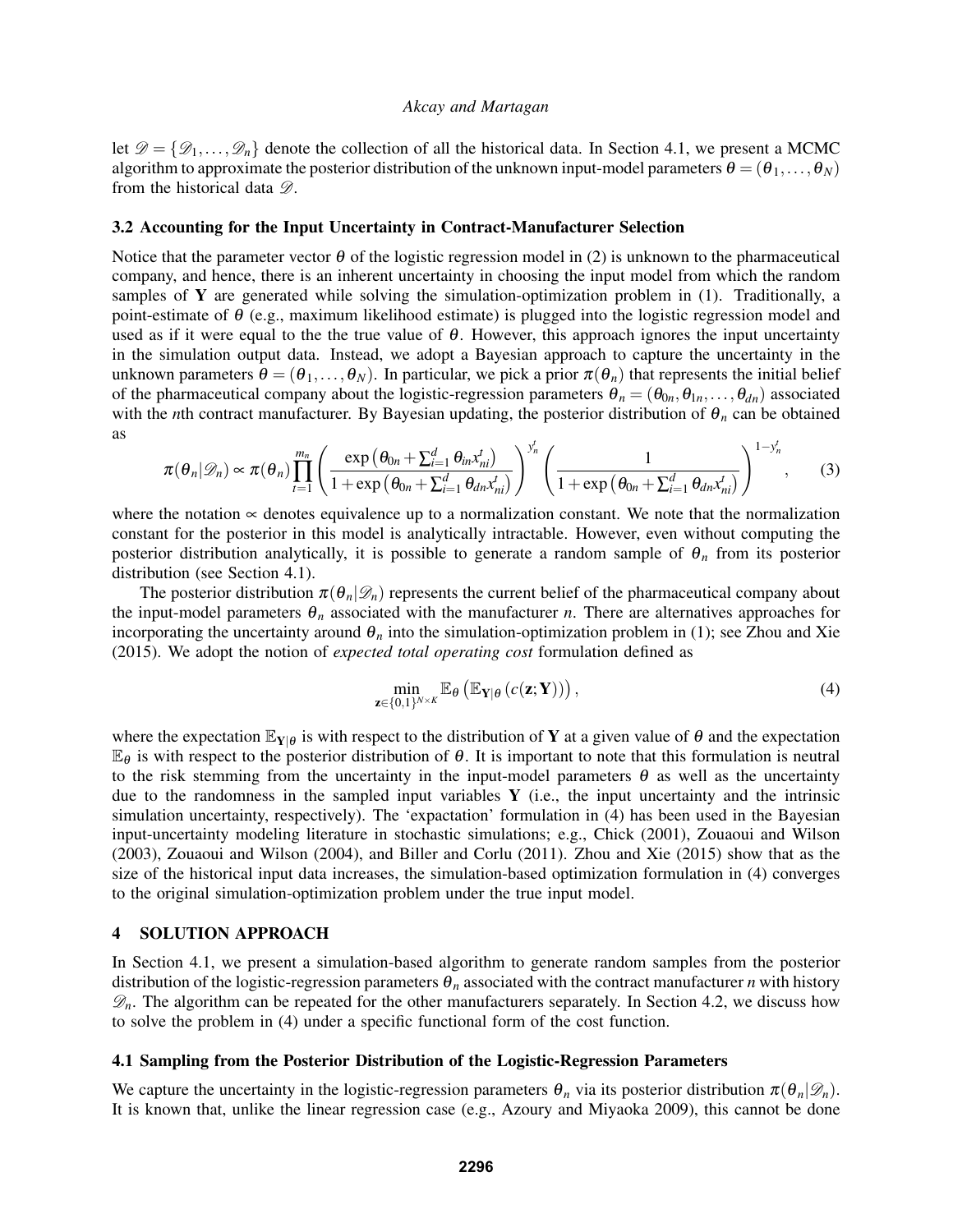exactly, since there is no convenient conjugate prior for the logistic regression. Therefore, we use a MCMC approach to approximate the posterior distribution  $\pi(\theta_n|\mathcal{D}_n)$ . More specifically, even though we cannot compute the posterior distribution  $\pi(\theta_n|\mathcal{D}_n)$  analytically, we can generate random samples from this posterior distribution, and then use the random variates of  $\theta_n$  to approximate the posterior distribution itself or to calculate the posterior mean of the logistic-regression parameter vector  $\theta_n$ .

Algorithm 1 outlines how we generate a random sample from the posterior distribution of the logisticregression parameters  $\theta_n$ . The algorithm builds on the idea of MCMC sampling, which generates a sequence of realizations of  $\theta$  whose stationary distribution is the posterior distribution  $\pi(\theta_n|\mathcal{D}_n)$ ; see Andrieu, De Freitas, Doucet, and Jordan (2003) for a survey on the MCMC algorithms. In particular, we use the slice sampling algorithm in Neal (2003) that is designed to sample from a distribution with an arbitrary density function, known only up to a constant of proportionality. Notice that this is what is exactly needed for sampling the parameters of the logistic regression model from their complicated joint posterior distribution with an unknown normalization constant. Slice sampling differs from other well-known MCMC algorithms because only the scaled posterior needs to be specified – no proposal or marginal distributions are needed. In addition, relative to other MCMC techniques, slice sampling allows for larger moves, allowing us to reduce the autocorrelation in the samples of the Markov chain and thereby explore the parameter space more efficiently (DuBois, Korattikara, Welling, Smyth, et al. 2014).

Algorithm 1 Sampling from the posterior distribution of the logistic-regression parameters θ*n*.

1: **Inputs:** (i) The function  $\hat{\pi}(\theta_n|\mathcal{D}_n)$  proportional to the posterior density  $\pi(\theta_n|\mathcal{D}_n)$ ; i.e.,  $\hat{\pi}(\theta_n|\mathcal{D}_n)$ denotes the right hand side of (3). (ii) The current point of  $\theta_n$  denoted by  $\theta_n^s = (\theta_{0n}^s, \theta_{1n}^s, \dots, \theta_{dn}^s)$ . (iii) The width parameters  $\mathbf{w} = (w_0, w_1, \dots, w_d)$ 

2: **Output:** The new point  $\theta_n^{s+1} = (\theta_{0n}^{s+1}, \theta_{1n}^{s+1}, \dots, \theta_{dn}^{s+1}).$ 

- 3: **Step 1:** Generate a random variate  $\tau$  from the Uniform  $(0, \hat{\pi}(\theta_n^s | \mathcal{D}_n))$  distribution.
- 4: **Step 2:** Randomly position the hyperrectangle  $H = (L_0, R_0) \times (L_1, R_1) \times \ldots \times (L_d, R_d)$ :
- 5: **for**  $i = 0$  to  $d$  **do**
- 6:  $U_i \leftarrow \text{Uniform } (0,1); L_i \leftarrow \theta_{in}^s w_i U_i; \text{ and } R_i \leftarrow L_i + w_i$
- 7: end for

8: Step 3: Sample from *H*, shrinking when points are rejected:

```
9: Repeat:
10: for i = 0 to d do
11: U_i \leftarrow \text{Uniform}(0,1); and \theta_{in}^{s+1} \leftarrow L_i + U_i(R_i - L_i)12: end for
13: if \tau < \hat{\pi}(\theta_n^{s+1} | \mathcal{D}_n) then Exit loop
14: end if
15: for i = 0 to d do
16: if \theta_{in}^{s+1} < \theta_{in}^{s} | \mathcal{D}_n then L_i \leftarrow \theta_{in}^{s+1}<br>17: else R_i \leftarrow \theta_{in}^{s+1}18: end if
19: end for
```
In general, any prior distribution  $\pi(\theta_n)$  can be used in (3), depending on the available prior information about the reliability of the manufacturer *n* at certain product attributes. In our numerical experiments, we will assume a flat noninformative prior by assuming that the prior distribution of  $\theta_{in}$  is uniform and independent of each other for  $i = 0, \ldots, d$ . The width parameters in Algorithm 1 is the collection of positive scalars that represent an interval around the current sample of the logistic-regression parameters. Algorithm 1 begins with this interval and searches for an appropriate region containing the points of the target function  $\hat{\pi}(\theta_n|\mathcal{D}_n)$  that corresponds to a large enough value. In our implementation of Algorithm 1, we choose the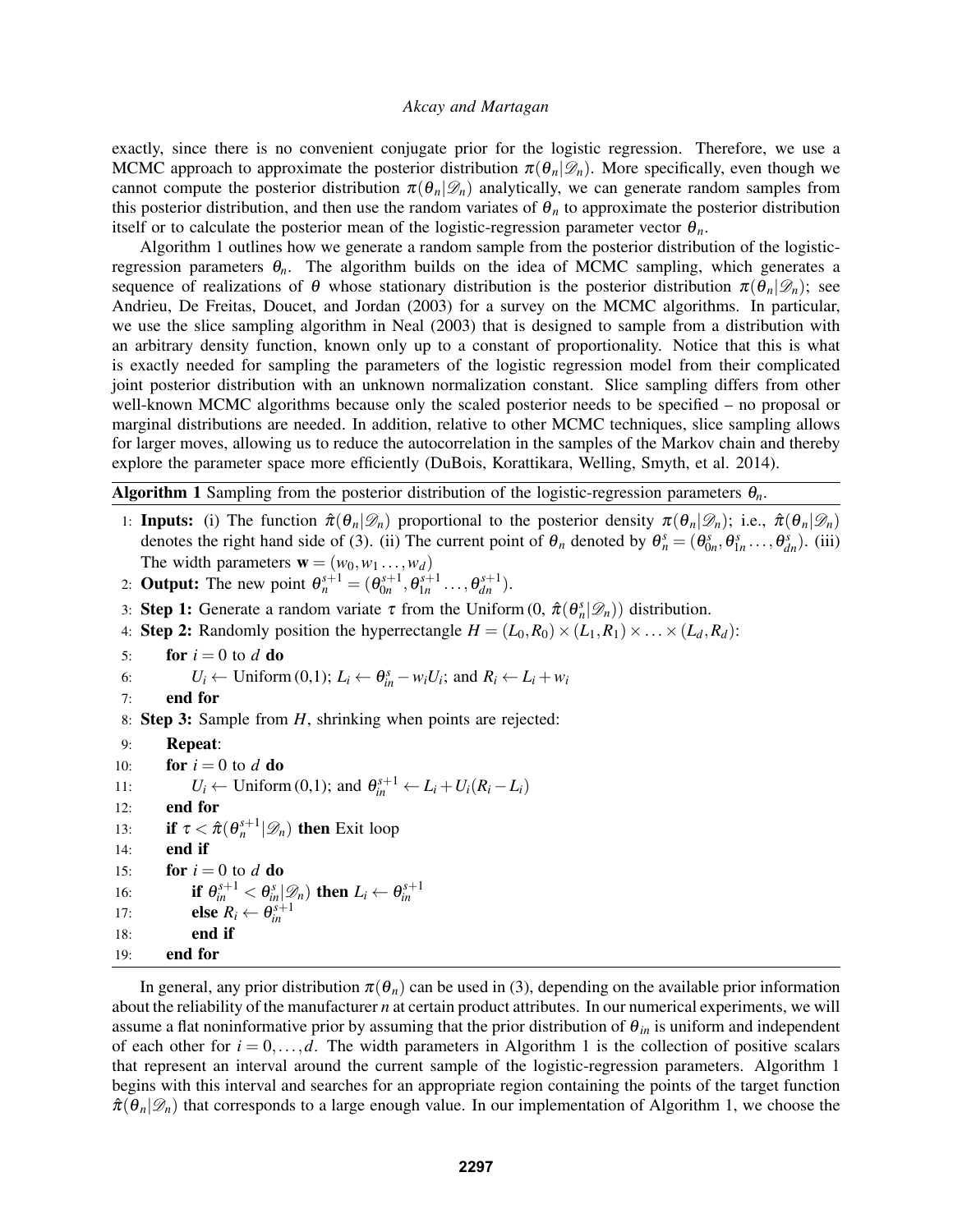initial point  $\theta_n^1$  and the width parameters randomly from a specified region (see Section 5). It is also critical to verify that the Markov Chain  $\{\theta_n^s : s = 1, 2, ...\}$  simulated via Algorithm 1 converges to its stationary distribution. In our numerical experiments in Section 5, we observe in the marginal trace plots that the stationary distribution is typically achieved for *s* equal to 1,000, which we assume as the end of burn-in period; i.e., the samples during the burn-in period are discarded. To reduce the serial autocorrelation in the samples, we set the thinning parameter equal to 10; i.e., we collect the samples at every 10 iterations of Algorithm 1.

## 4.2 Minimization of the Expected Total Operating Cost

In this section, we consider a specific functional form for the expected cost function given by

$$
\sum_{k=1}^{K} \sum_{n=1}^{N} c_{nk} z_{nk} - \mathbb{E}_{\mathbf{Y}|\theta} \left[ \sum_{k=1}^{K} \mathbb{I} \left( \sum_{n=1}^{N} z_{nk} Y_{nk} \ge 1 \right) \pi_k \right], \qquad (5)
$$

where  $c_{ik}$  is the cost of assigning product *k* to contract manufacturer *n*,  $\pi_k$  is the reward to the pharmaceutical company if the product *k* is successfully developed by any of the contract manufacturer, and  $\mathbb{I}(\cdot)$  is the indicator function that takes the value of 1 if the event  $\cdot$  is correct and 0 otherwise. For  $N = 2$ , the expected cost in (5) can be written as

$$
g(\mathbf{z}; \mathbf{p}_1, \mathbf{p}_2) := \sum_{k=1}^K \sum_{n=1}^2 c_{nk} z_{nk} - \sum_{k=1}^K \left( p_{1k} z_{1k} + p_{2k} z_{2k} - z_{1k} z_{2k} p_{1k} p_{2k} \right) \pi_k, \tag{6}
$$

where  $\mathbf{p}_1 = (p_{11}, \ldots, p_{1K})$  and  $\mathbf{p}_2 = (p_{21}, \ldots, p_{2K})$  with  $p_{nk}$  is the likelihood of the manufacturer *n* in successfully delivering product *k*. The expected total operating cost formulation (see (4)) associated with the expected cost function in (6) can be approximated via sample average approximation as

$$
\min_{\mathbf{z}\in\{0,1\}^{2\times K}}\frac{1}{\Omega}\sum_{\omega=1}^{\Omega}g(\mathbf{z};\mathbf{p}_{1}^{\omega},\mathbf{p}_{2}^{\omega}),\tag{7}
$$

where  $\Omega$  is the number of random samples of the success probabilities calculated from the posterior samples of the logistic-regression parameters obtained via Algorithm 1. Since (5) can be exactly evaluated via (6) and does not require stochastic simulation, the formulation in (7) does not has the intrinsic simulation uncertainty while capturing the input uncertainty via simulation. In the remainder of the paper, we assume  $N = 2$  and focus on quantifying the impact of input uncertainty in the absence of intrinsic simulation uncertainty. The same approach has been adopted by Zhou and Xie (2015) in their assessment of the input uncertainty associated with different risk formulations for simulation-based optimization problems facing input uncertainty. Notice that (7) is a quadratic binary integer program, and we solve within seconds by using the OPTI Toolbox for MATLAB developed by Currie and Wilson (2012).

## 5 NUMERICAL EXPERIMENTS

In this section, we consider the sourcing problem of a pharmaceutical company who works with  $N = 2$ contract manufacturers on *K* products where  $K \in \{1,2,4\}$ . The objective of the pharmaceutical company is to maximize its profit through identifying the optimal sourcing scheme for assigning a subset of these *K* products to a subset of the contact manufacturers. The pharmaceutical company has limited historical data about the past performance of each contract manufacturer, and makes the sourcing decisions based on its assessment of each manufacturer's success probability through the logistic regression model in (2). Each of the *K* products represents an engineer-to-order protein manufactured using Chinese Hamster Ovary (CHO) cell culture and has the *purity* characteristic as the product attribute (i.e.,  $d = 1$ ). The purity represents the proportion of the protein amount (mg) to the total amount of protein and other byproducts (mg) in the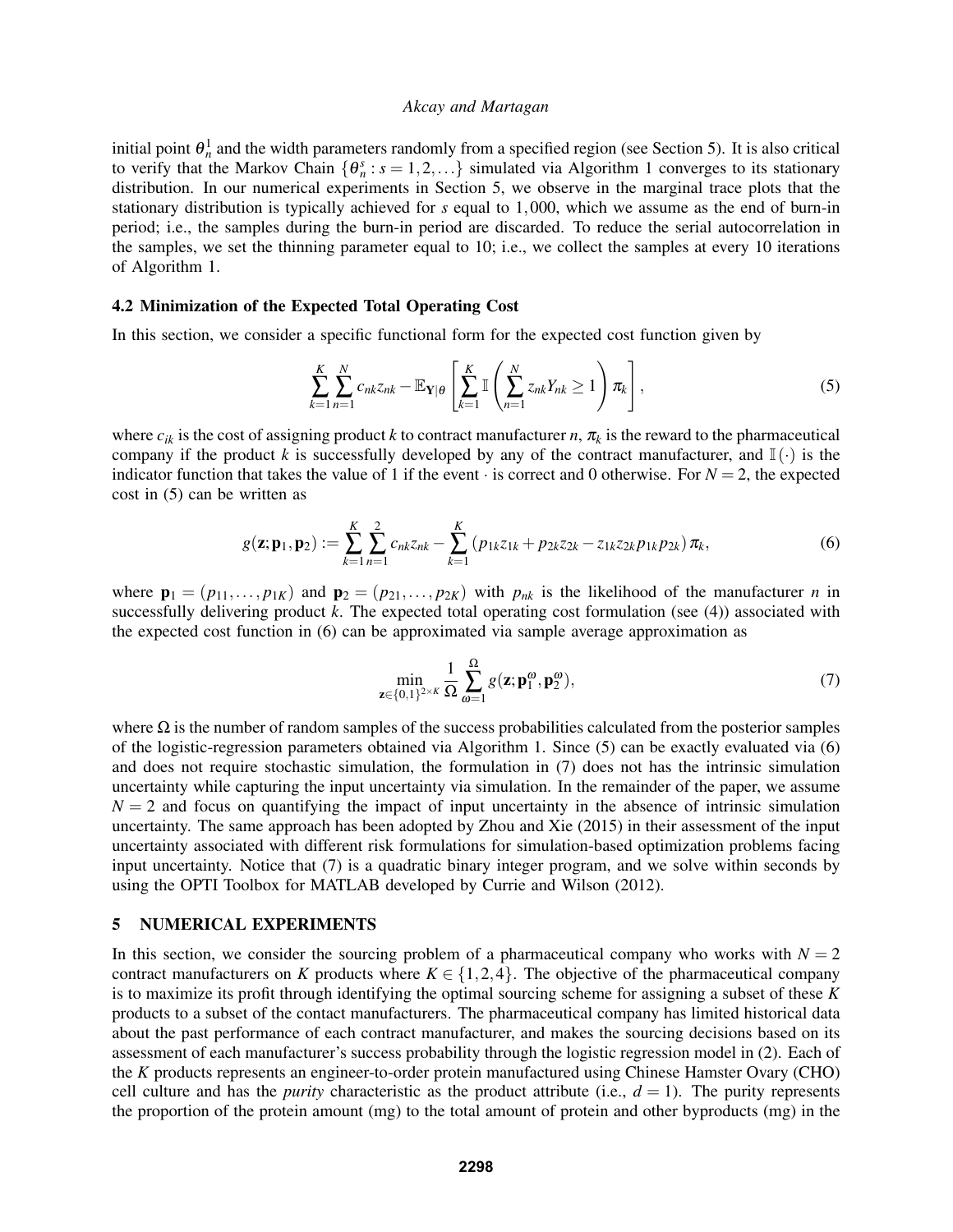production batch. Therefore, the purity is a unitless measure and takes values between 0 and 1. In practice, depending on the product type, the desired purity level may range between 50% to 99.9% for preclinical studies. The contract manufacturer is considered as failed if the requested purity level cannot be achieved for a specific protein. We model the purity as the only product attribute associated with the proteins, and focus on quantifying the impact of input uncertainty associated with the logistic-regression model on the expected *profit* of the pharmaceutical company.

More specifically, we are interested in answering the following questions: (i) what fraction of time would the pharmaceutical company make sub-optimal decisions if the input uncertainty was ignored? (ii) what is the impact of the input uncertainty on the expected profit as a function of the length of the historical data? (iii) what is the impact of the dispersiveness of the impurity data (i.e., the level of spread in the past impurity requirements) and the number of proteins to be developed on the expected profit under input uncertainty? (iv) what is the value of accounting for the input uncertainty in contract manufacturer selection via the ETOC formulation in (7)?

The following parameters are used in the numerical experiments:  $c_{n1} = 20$ ,  $c_{n2} = 30$ ,  $c_{n3} = 35$ ,  $c_{n4} = 40$ for  $n \in \{1,2\}$ ;  $\pi_k = 50$  for  $k \in \{1,2,3,4\}$ . Since  $d = 1$ , there are two unknown parameters  $\theta_{0n}$  and  $\theta_{1n}$ for the logistic regression model of manufacturer *n*. In our numerical experiments, the purity levels in the past products vary between 0.5 and 1, and we suppose that  $\theta_{0n}$  and  $\theta_{0n}$  are uniformly distributed between 0 and 5, and between -5 and 0, respectively (this implies that the probability of success can take values as low as zero and as high as one for each manufacturer). We consider that the pharmaceutical company can have two types of historical data: In the *dispersed* purity data, the purity requirements of the past products assigned to a particular manufacturer vary considerably between 0.5 and 1. In the *concentrated* purity data, on the other hand, the purity requirements of the past products assigned to a particular manufacturer take similar values. In the numerical experiments, we generate the dispersed purity data by sampling all the purity data from Uniform $(0.5,1)$ . We generate the concentrated data by generating a first purity sample from Uniform(0.5,1) and then all the other purity data randomly from  $\pm \%$ 1 of the first sample.

Table 1 summarizes the results obtained for the case of single product,  $K = 1$ . The rows in Table 1 correspond to the length of historical data,  $m_1$  and  $m_2$ , associated with the first and second contract manufacturer, respectively. In Table 1, two critical performance measures are reported to assess the impact of input uncertainty on the expected profit of the pharmaceutical company: Average Difference in Expected Profit (ADEP) and Percentage of Time with Incorrect Solution (PTIS). ADEP represents the reduction in the expected profit due to input uncertainty (i.e., the difference between the optimal expected profit without input uncertainty and the expected profit associated with the sourcing decision that is "optimal" under a point estimate of the logistic regression parameters) averaged over 100 independent macro-replications. We use the posterior mean of the logistic-regression parameters as their point estimates. In each macroreplication, we randomly draw the true value of the logistic-regression parameters from their aforementioned ranges, and assume a uniform prior for each parameter. Comparing the optimal sourcing decisions without input uncertainty against the ones under input uncertainty, PTIS represents the percentage of the time the pharmaceutical company adopts a sub-optimal decision because of the input uncertainty.

|              |             | Dispersed purity data |       | Concentrated purity data |  |
|--------------|-------------|-----------------------|-------|--------------------------|--|
| $(m_1, m_2)$ | <b>ADEP</b> | <b>PTIS</b>           | ADEP  | <b>PTIS</b>              |  |
| (5,5)        | 3.168       | 31%                   | 7.061 | 54%                      |  |
| (10,10)      | 1.330       | 20%                   | 7.941 | 54%                      |  |
| (25,25)      | 0.759       | 14%                   | 9.153 | 55%                      |  |
| (50, 50)     | 0.305       | 13%                   | 8.631 | 51\%                     |  |
| (100, 100)   | 0.111       | $7\%$                 | 8.461 | 57%                      |  |

Table 1:  $K = 1$ ; expected profit without input uncertainty is 25.270.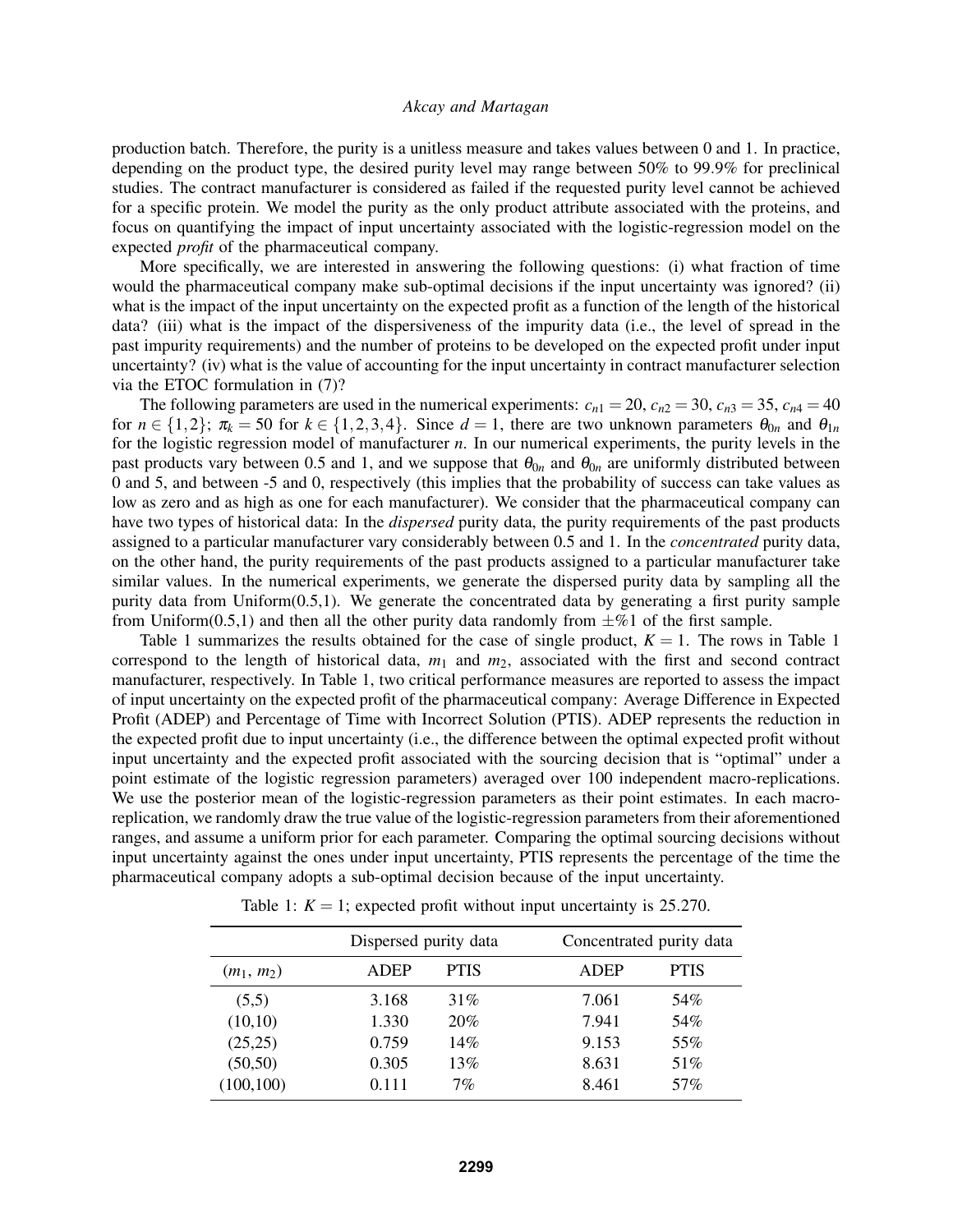|              | Dispersed purity data |             | Concentrated purity data |             |
|--------------|-----------------------|-------------|--------------------------|-------------|
| $(m_1, m_2)$ | ADEP                  | <b>PTIS</b> | ADEP                     | <b>PTIS</b> |
| (5,5)        | 6.492                 | 55%         | 11.212                   | 63%         |
| (10,10)      | 5.063                 | 45%         | 14.381                   | 68%         |
| (25,25)      | 2.225                 | 31%         | 17.609                   | 81\%        |
| (50, 50)     | 0.951                 | 23%         | 16.380                   | 75%         |
| (100, 100)   | 0.627                 | 21%         | 18.449                   | 77%         |

Table 2:  $K = 2$ ; expected profit without input uncertainty is 37.741.

Table 3:  $K = 4$ ; expected profit without input uncertainty is 53.213.

|              | Dispersed purity data |             | Concentrated purity data |             |
|--------------|-----------------------|-------------|--------------------------|-------------|
| $(m_1, m_2)$ | ADEP                  | <b>PTIS</b> | ADEP                     | <b>PTIS</b> |
| (5,5)        | 17.280                | 79%         | 24.256                   | 75%         |
| (10,10)      | 6.837                 | 61%         | 34.373                   | 87%         |
| (25,25)      | 3.698                 | 59%         | 38.923                   | 90%         |
| (50, 50)     | 1.752                 | 41%         | 36.016                   | 89%         |
| (100, 100)   | 0.657                 | 30%         | 34.378                   | 90%         |

For the case with dispersed purity data, Table 1 shows that the impact of input uncertainty is highest with a small number of products developed in the past, and it decreases as more products are assigned to each manufacturer. For example, PTIS decreases from 31% to 7% and ADEP decreases from 3.168 to 0.111 as the amount of historical data  $(m_1, m_2)$  gets larger. On the other hand, the same observation is not true for the concentrated purity data. Table 1 shows that there is no monotonic reduction in the ADEP and the PTIS as the amount of historical data increases. The underlying reason for this observation is the fact that high amount of concentrated purity data is not necessarily informative enough to be able to successfully estimate the supplier reliability based on the purity attribute. The concentrated purity data does not adequately explore the space of the purity attribute, and hence higher amount of data does not necessarily translate into a better inference about a supplier's reliability. When we compare the ADEP and PTIS obtained under disperse purity data and concentrated purity data, we observe that the impact of input uncertainty is lower under disperse data.

Table 2 and Table 3 report the impact of input uncertainty on ADEP and PTIS when there are  $K = 2$ and  $K = 4$  products, respectively. Managerial insights from Table 2 and Table 3 align with the ones from Table 1. For example, we observe that assigning a manufacturer more products of disperse purity attributes alleviates the impact of input uncertainty on the expected profit as evidenced by the decreasing ADEP and PTIS values. Table 2 and Table 3 also show that the negative impact of the input uncertainty on the expected profit typically becomes more evident as the number of products *K* increases. For example, the percentage reduction in the expected profit due to input uncertainty (i.e., ADEP/expected profit without input uncertainty) increases from 3.168/25.270 = 12.5% to 6.492/37.741 = 17.2% and to 17.280/53.213 = 32.47% as *K* increases from 1 to 2 and to 4, respectively. This observation can be explained by the fact that the number of possible sourcing decisions increases as the amount of products increases, and the uncertainty in the logistic-regression parameters is more likely to cause a sub-optimal sourcing decision.

Table 4 reports the ADEP values associated with the sourcing decisions reached by the ETOC formulation in (7) for the dispersed purity data (i.e., minimization of ETOC corresponds to minimizing the negative profit in this setting). We observe that the sourcing decisions associated with the ETOC formulation may reduce ADEP up to  $(17.280 - 14.337)/17.280 = 17%$  when the amount of historical data  $(m_1, m_2) = (5.5)$ .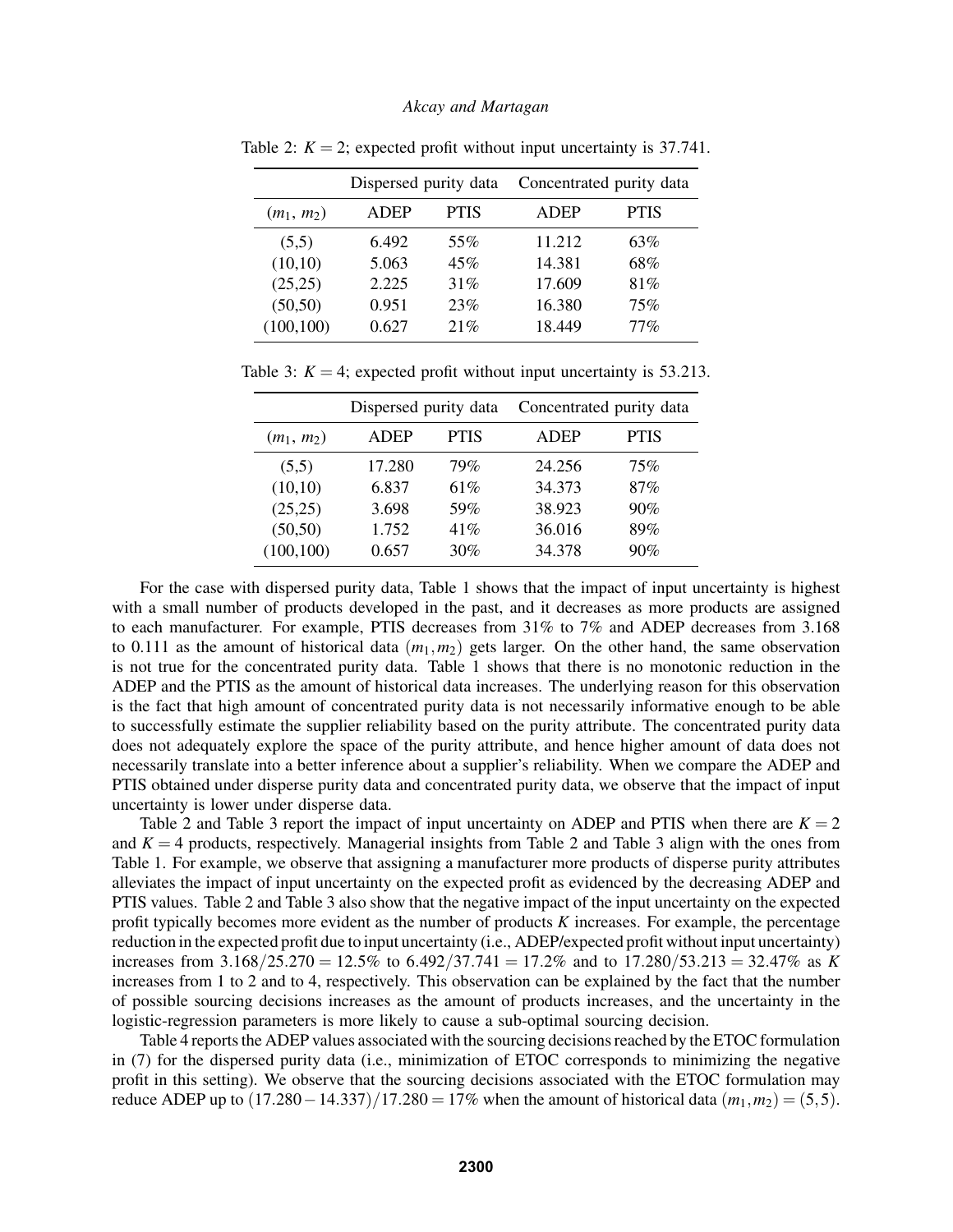| K | $(m_1, m_2)$ | ADEP   | $%$ of scenarios with higher EP $%$ of scenarios with less EP |       |
|---|--------------|--------|---------------------------------------------------------------|-------|
| 4 | (5,5)        | 14.337 | 21\%                                                          | 5%    |
|   | (10,10)      | 6.595  | 9%                                                            | 8%    |
|   | (25,25)      | 3.647  | 7%                                                            | 5%    |
|   | (5,5)        | 5.396  | 12%                                                           | 5%    |
|   | (10,10)      | 4.789  | $3\%$                                                         | $2\%$ |
|   | (25,25)      | 2.084  | 1%                                                            | $2\%$ |

Table 4: The value of accounting for the input uncertainty.

Table 4 also reports the percentage of macro-replications in which the Expected Profit (EP) at the solution of the ETOC formulation is higher (and less) than the expected profit at the solution associated with treating the point estimate of the logistic-regression parameters as their true values. We note that the value of the ETOC formulation is the most apparent for small amount of historical data, and it decreases as the amount of historical data increases.

## 6 CONCLUSION

We study the sourcing decisions of a pharmaceutical company who works with a set of contract manufacturers for product development. In this setting, the products are engineer-to-order biologicals (i.e., proteins, active ingredients, etc.) having some predetermined set of attributes. The pharmaceutical company has limited historical data about the past performance of the contract manufacturers, and makes inferences about the success likelihood of the contract manufacturers through a logistic regression model. However, the pharmaceutical company faces with the problem of input uncertainty due to unknown parameters of the logistic regression model, affecting the performance of the resulting sourcing decisions. In this paper, we represent the uncertainty in the logistic-regression parameters by approximating their joint posterior distribution via a MCMC algorithm, and then investigate the impact of input uncertainty on the sourcing decisions and the expected profit of the pharmaceutical company. In addition, we introduce a samplingbased algorithm that aims to reduce the negative impact of input uncertainty on the expected profit of the pharmaceutical company.

Managerial insights generated from the numerical analysis can be summarized as follows: First, we observe that ignoring the input uncertainty often leads to sub-optimal decisions and could financially hurt the pharmaceutical company. For example, ignoring the input uncertainty in the numerical experiments resulted in sub-optimal decisions for 7% to 90% of the time. We find that assigning more products to a particular manufacturer leads to a decrease in both the ADEP and the PTIS if the purity requirements of the products vary considerably. However, this is not necessarily the case if the purity requirements of the products are not significantly different. Secondly, we observe that the negative impact of the input uncertainty on the expected profit becomes more evident as the number of products, *K*, increases. That is, it becomes more critical to account for the input uncertainty as the product portfolio becomes larger. Lastly, we observe that the average value of the decrease in the expected profit due to the input uncertainty is reduced up to 11% through accounting for the input uncertainty in our numerical experiments. As future work, the proposed model can be extended to capture the risk averseness of the pharmaceutical company using the formulations in Zhou and Xie (2015). It is also possible to extend the proposed model as a stochastic game in order to identify the optimal pricing decisions that coordinate the supply chain.

## **REFERENCES**

Akcay, A., B. Biller, and S. Tayur. 2011. "Improved Inventory Targets in the Presence of Limited Historical Demand Data". *Manufacturing & Service Operations Management* 13 (3): 297–309.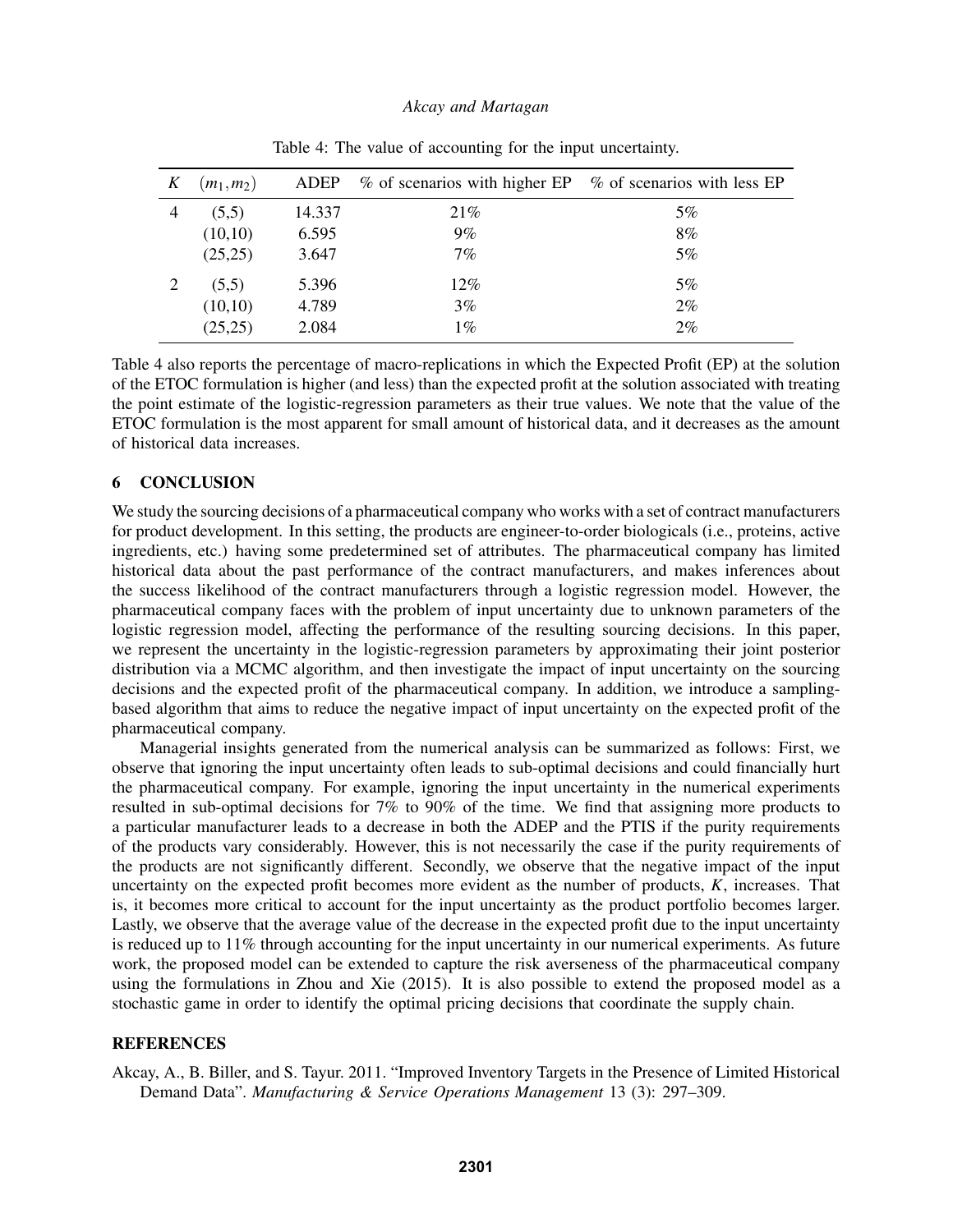- Andrieu, C., N. De Freitas, A. Doucet, and M. I. Jordan. 2003. "An Introduction to MCMC for Machine Learning". *Machine Learning* 50 (1-2): 5–43.
- Ankenman, B., and B. L. Nelson. 2012. "A Quick Assessment of Input Uncertainty". In *Proceedings of the 2012 Winter Simulation Conference*, edited by C. Laroque, J. Himmelspach, R. Pasupathy, O. Rose, and A. Uhrmacher, 241–250. Piscataway, New Jersey: Institute of Electrical and Electronics Engineers.
- Azoury, K. S., and J. Miyaoka. 2009. "Optimal Policies and Approximations for a Bayesian Linear Regression Inventory Model". *Management Science* 55 (5): 813–826.
- Barton, R. 2012. "Tutorial: Input Uncertainty in Output Analysis". In *Proceedings of the 2012 Winter Simulation Conference*, edited by C. Laroque, J. Himmelspach, R. Pasupathy, O. Rose, and A. M. Uhrmacher, 67–78. Piscataway, New Jersey: Institute of Electrical and Electronics Engineers, Inc.
- Barton, R., B. Nelson, and W. Xie. 2010. "A Framework for Input Uncertainty Analysis". In *Proceedings of the 2010 Winter Simulation Conference*, edited by B. Johansson, S. Jain, J. Montoya-Torres, J. Hugan, and E. Yücesan, 1189–1198. Piscataway, New Jersey: Institute of Electrical and Electronics Engineers.
- Barton, R., B. Nelson, and W. Xie. 2014. "Quantifying Input Uncertainty via Simulation Confidence Intervals". *INFORMS Journal on Computing* 26 (1): 74–87.
- Biller, B., and C. Corlu. 2011. "Accounting for Parameter Uncertainty in Large-Scale Stochastic Simulations with Correlated Inputs". *Operations Research* 59 (3): 661–673.
- Chaturvedi, A., and V. Martínez-de Albéniz. 2011. "Optimal Procurement Design in the Presence of Supply Risk". *Manufacturing & Service Operations Management* 13 (2): 227–243.
- Chick, S. 2001. "Input Distribution Selection for Simulation Experiments: Accounting for Input Uncertainty". *Operations Research* 49 (5): 744–758.
- Corlu, C. G., and B. Biller. 2015. "Subset Selection for Simulations Accounting for Input Uncertainty". In *Proceedings of the 2015 Winter Simulation Conference*, edited by L. Yilmaz, W. K. V. Chan, I. Moon, T. M. K. Roeder, C. Macal, and M. D. Rossetti, 437–446. Piscataway, New Jersey: Institute of Electrical and Electronics Engineers, Inc.
- Currie, J., and D. I. Wilson. 2012, 8–11 January. "OPTI: Lowering the Barrier Between Open Source Optimizers and the Industrial MATLAB User". In *Foundations of Computer-Aided Process Operations*, edited by N. Sahinidis and J. Pinto. Savannah, Georgia, USA.
- Dada, M., N. C. Petruzzi, and L. B. Schwarz. 2007. "A Newsvendor's Procurement Problem when Suppliers are Unreliable". *Manufacturing & Service Operations Management* 9 (1): 9–32.
- DuBois, C., A. Korattikara, M. Welling, P. Smyth et al. 2014. "Approximate Slice Sampling for Bayesian Posterior Inference". In *JMLR Workshop and Conference Proceedings*, Number 33, 185–193.
- Hong, L. J., B. L. Nelson, and J. Xu. 2015. "Discrete Optimization via Simulation". In *Handbook of Simulation Optimization*, 9–44. Springer.
- Johnston, L., L. Schruben, A. Yang, and D. Zhang. 2008. "Establishing the Credibility of a Biotech Simulation Model". In *Proceedings of the 2008 Winter Simulation Conference*, edited by S. J. Mason, R. R. Hill, L. Mönch, O. Rose, T. Jefferson, and J. W. Fowler, 822–826. Piscataway, New Jersey: Institute of Electrical and Electronics Engineers, Inc.
- Lam, H., and E. Zhou. 2015. "Quantifying Uncertainty in Sample Average Approximation". In *Proceedings of the 2015 Winter Simulation Conference*, edited by L. Yilmaz, W. K. V. Chan, I. Moon, T. M. K. Roeder, C. Macal, and M. D. Rossetti, 3846–3857. Piscataway, New Jersey: Institute of Electrical and Electronics Engineers, Inc.
- Lin, Y., E. Song, and B. Nelson. 2015. "Single-Experiment Input Uncertainty". *Journal of Simulation* 9 (3): 249–259.
- Long, G. and Works, J. 2013. "Innovation in the Biopharmaceutical Pipeline: A Multidimensional View". Analysis Group, Accessed on 04.16.2016.
- Martagan, T., A. Krishnamurthy, and C. T. Maravelias. 2016. "Optimal Condition-Based Harvesting Policies for Biomanufacturing Operations with Failure Risks". *IIE Transactions* 48 (5): 440–461.
- Murphy, K. P. 2012. *Machine Learning: a Probabilistic Perspective*. MIT press.